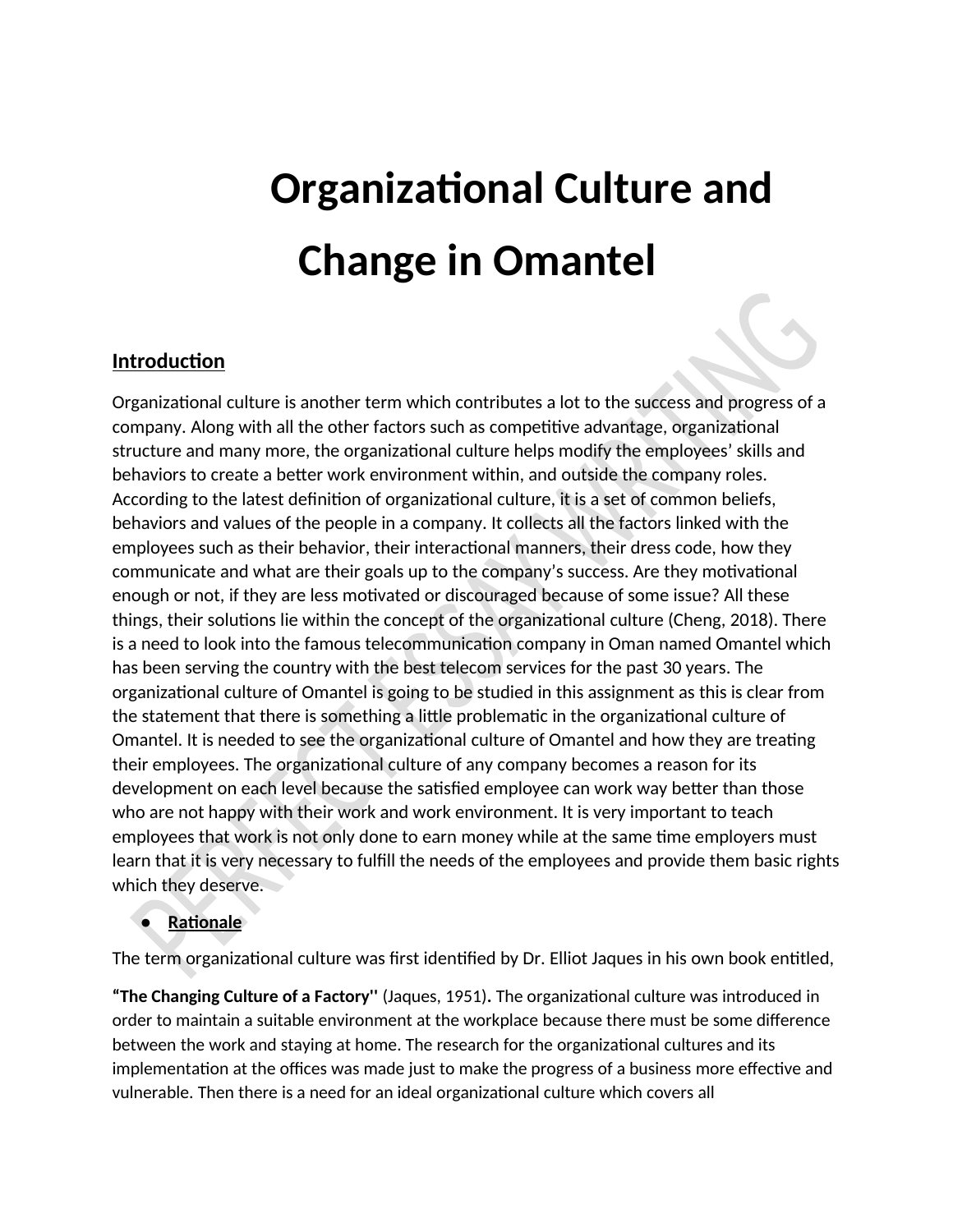the aspects such as marketing and management within a company. An organizational culture being supported by both employees and company's authorities is very much likely to be a miracle but the possibility of this culture can provide a company ideal system and hence ideal outcomes (FLAMHOLTZ, 2001). The companies need to establish a better organizational culture for their companies and focus on what is better and favorable for both the company and its employees on whom this culture would be implemented. In Omantel, the organizational culture needs to be more strong and effective in order to act more professionally and responsible.

## **Objective**

The objective of this study is to find out the organizational culture of Omantel and all of the strategies that are being used inside. The objectives of this study are also to find out the impact of this organizational culture of Omantel on its employees' performances and how to eradicate those negative points or relate them with better ones to bring the much useful changes in the culture and implement them accordingly. All of this would be done by doing a survey among the employees of Omantel so that the actual details could be found out about the organizational culture of Omantel.

## **● Review of Literature**

The organizational culture is the set of different beliefs that are interlinked into a whole structure to create formulations for the employees to implement on. This kind of organizational culture affects the performances of the employees at a particular organization and the aim of the organizational culture is the same, to change the behavior of these companies and their way of looking at the progress of the organization (Abbas, 2018). The organizational structure teaches the employees to work together in a team and provide a combined effective quality work which contributes to the success of a company in an even better way. Teamwork is always encouraged in all companies because it is believed that many brains could do more research and deduce useful conclusions than just one person doing all the work. Everybody must contribute and find out the useful information for achieving the goals a company has. It is so important to urge the employees to believe in themselves and their abilities. Sometimes it happens that the employees are not confident enough about their own strengths and qualities because there is a lack of motivation. Most of the employees keep silent and do not participate in the discussion done while working together. The problem is, they are afraid to share their ideas and what they have got through their skills (Tremmel, 2007).

The motivational level of the employees needs to be enhanced and improved then they would be able to become super encouraged and confident in themselves. The lack of believing in themselves and the sense of being considered wrong stops them from sharing their concepts and beliefs which can cause a loss to the company too (Noo, 2016 ). A good organizational culture helps employees be confident and comfortable at the workplace. In a good organizational culture, the employees are given specific trainings if needed so that before becoming a part of the company they could learn what they are up to, what are the goals of the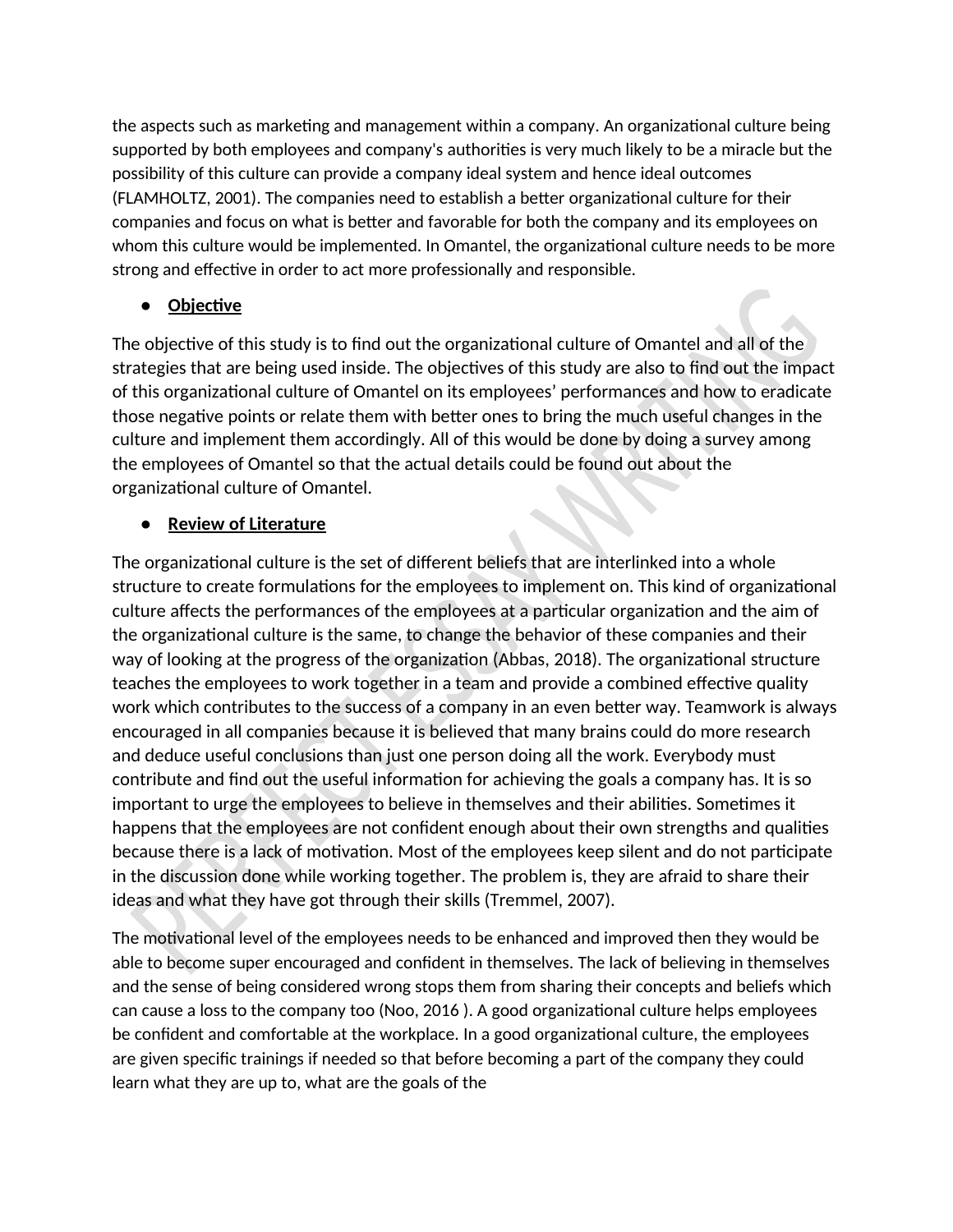company which they need to help fulfill and what is the importance of the work at the offices and in business (Stephen, 2016). In the  $21<sup>st</sup>$  century the importance of organizational culture has increased even more. The reason is, it does not even help fulfill the organizational but the individual desires of the people. Job satisfaction is also a part of the organizational culture in which not only the interest of the company but the desires of the employees are also kept in considerations (Alhabri, 2013).

The organizational culture keeps the motives of the employees too and focuses on their satisfaction with the job and the authorities of the company. Sometimes a company has to face mergers in which the employees feel neglected and sometimes the bribery system within the company affects the performance of the employees. When employees do not get rewarded for their utmost struggles and the hard work done for the company, they become motivated and do not work unconditionally but only for their salary. They forget about the aims and the objectives of the company and do not feel happy at work. This reason has led to many resignations because the employees never want to work at such a company which makes them follow only strict rules and do not do anything for the satisfaction of the employees (ALHARBI MOHAMMAD AWADH ALYAHYA, 2013).

An organizational culture supports the needs of an employee and its rules and regulations include the favorable steps for the employees too. The aim of an organization culture is not only to provide the employees with guidelines to work within a company and behave properly, but the organizational culture also protects their rights and supports them completely to get equally motivated for work (D, 2009). The lack of motivation is the main subject in the poor performances of the employees in the company so, a company must look for the problems which are faced by the employees. The interest development of the employees is only possible in a way when they are looked after properly at the workplace and especially the new employees deserve some extra attention because they need to learn everything at a company in order to serve enough with their skills and strengths (Hossian, 2013).

The organizational culture at Omantel started getting weak because one point was noticed which was the lack of training among the organization. The company cannot function properly until and unless it has enough trained employees for serving the purposes of the company. The particular training sessions are held at many companies regularly whose purpose is to train the employees to some better extent (Philemon, 2012). Then the good employees who work really well are rewarded with the extra commissions, the bonuses and additional rewards whenever the company gets greater profit amounts. These tactics are good for the motivation of the employees as the employees do not feel bound in a work but feel happy after being rewarded for the hard work they do. An organizational culture imposes some kind of office manners on the employees which are mandatory to be followed while interacting with other employees and the other people at the workplace (Al-Lamk, 2018). The specific dress codes and the forma setting is used to keep a strict and formal environment at work which is very important to make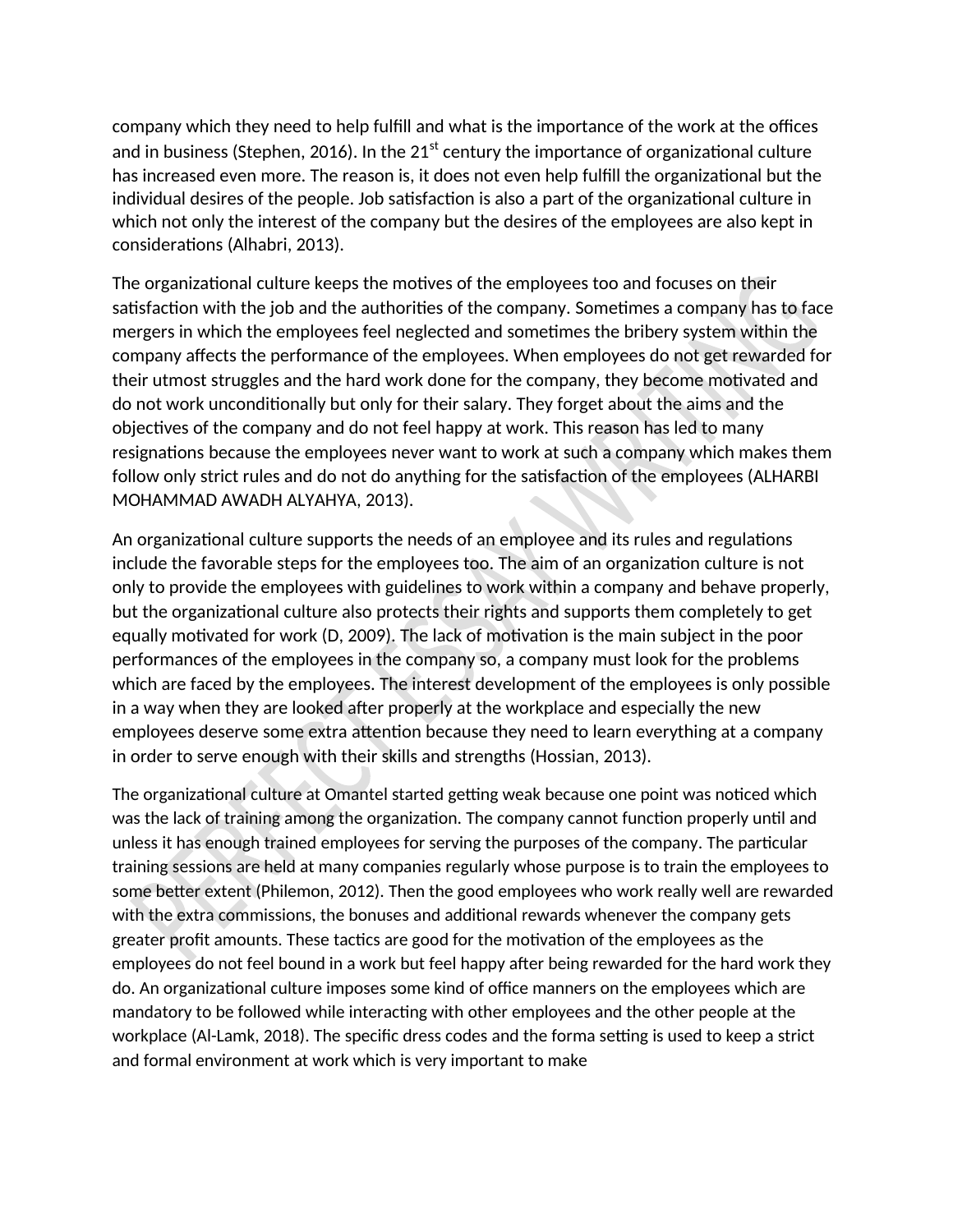things serious (Wambugu, 2014). Not only the employees, but the business gets better by each passing day.

## **● Theoretical framework**

The good results were tried to collect in order to support the choice completely. The purpose of the research was to ask and collect information from the real employees from many companies about what they feel while working at their respective companies and how they feel about bringing some improvements in their company's organizational cultures. The survey was done for the employees of Omantel, which is the largest telecom company of Oman. The theoretical research was done in order to support the actual stances of the ampoules of Omantel and see if the organizational culture had a good impact on their performances. The recent research conducted among the employees of other companies showed that some of those companies were really doing well with the organization culture policies and the employees agreed that they had better performances within the company after they used the specific kind of organizational culture in their companies.

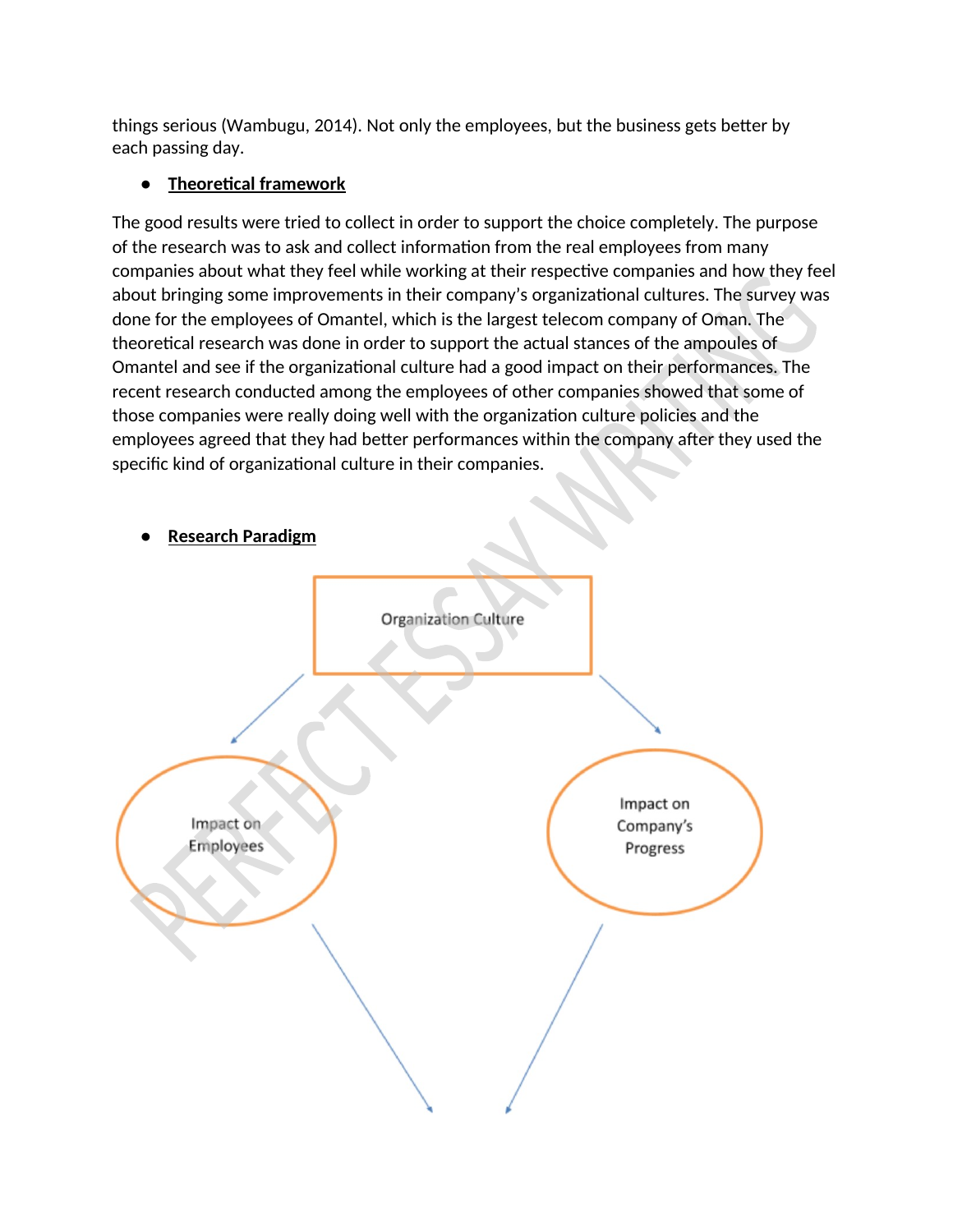Good Impacts on Both Employees and Company

The research done on the employees performances shows that an organization culture has a very effective kind of effects on the employee performances. The employees facing some problems within the company can be resolved by introducing a suitable organizational culture which fulfills their needs by providing enough training and the additional benefits over the reserved salary.

#### **Design and Methodology**

#### **Approach**

The methodologies used in this research are both qualitative and quantitative in which the personal views of the employees are collected in the form of questionnaires. The personal opinions and ideas of the employees of Omantel are taken in order to collect the most precise data and information to proceed this research and conclude the actual results from the organizational culture of Omantel. First of all the employees of Omantel were contacted through some resources and they were requested for some interviews and questionnaires. The survey was conducted very safely and the consent was totally shared with the participants. No employees' identity and the personal information was disclosed during this kind of survey and everything was kept secret. The people at Omantel were very insecure while sharing their personal experiences with the organizational culture at the company but fortunately they agreed to provide us with some very personal experiences and their own suggestions regarding the whole matter. The purpose of this research was to ask the employees what impact they had on the organizational culture and to what extent their performances got positively affected by the organizational culture implementation on them. All the research conducted has the sole purpose and nothing else was deduced from the employees during the interviews and the solution of questionnaires.

#### **Population and Sample**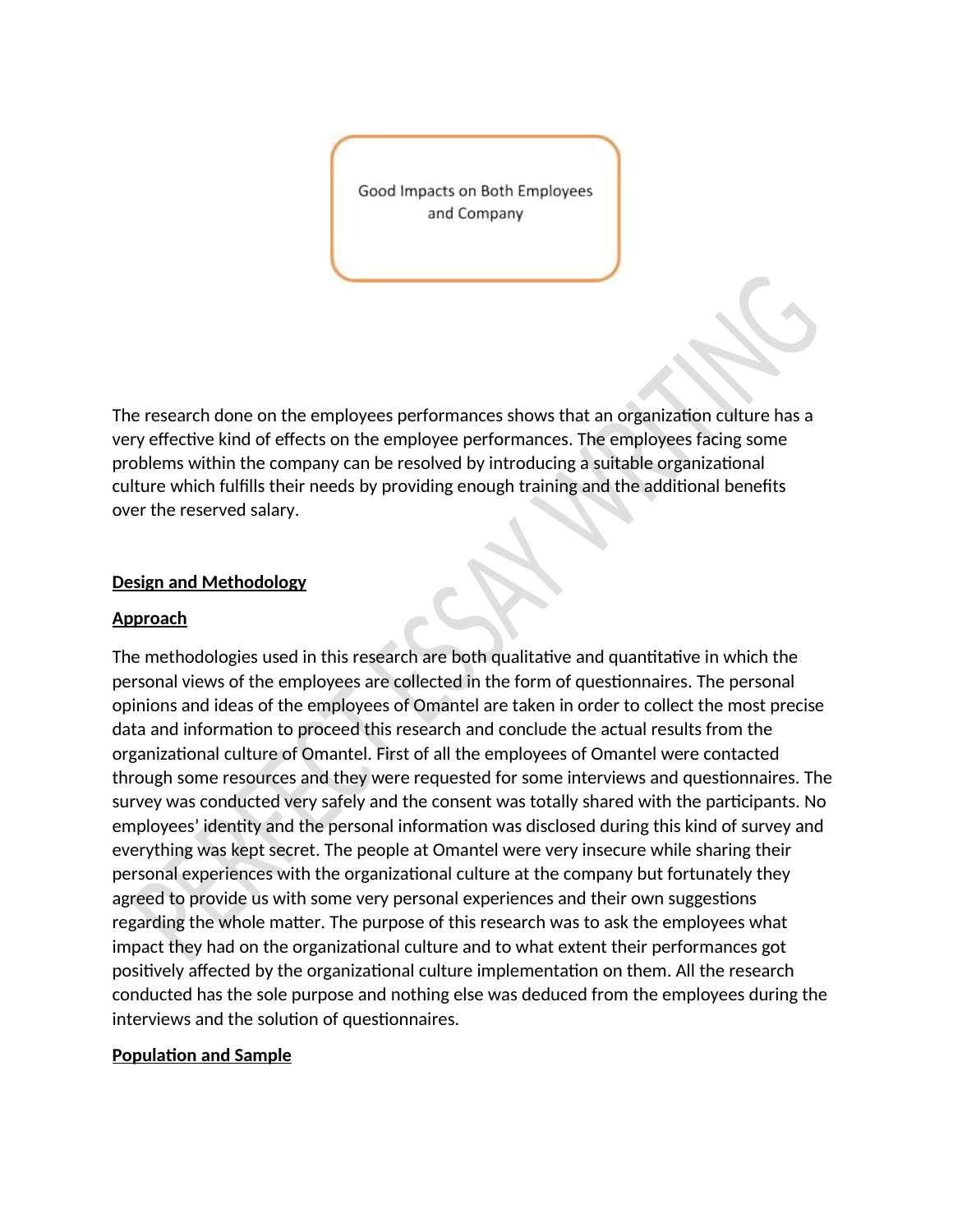First of all about 200 employees from Omantel were selected and they were personally asked to give their personal opinions on the role of organizational culture implemented on them. We got to know their personal experiences with the company and how the organizational culture needs to be improved a bit much. The people were approached through the internet and through some people known to each other. The employees were asked to be comfortable as none of their identities were going to be shared on the internet or to any resources and hence their names were kept hidden because while working for a company they really needed to respect the information in a company. The 100 employees were asked to solve questionnaires and the rest of the 100 were interviewed.

## **Instrument and Procedure**

The instruments are both interviews and questionnaires. About 100 of the employees were given questionnaires to solve while the rest of 100 were called for small interviews in which the information was taken regarding their personal experience and the impact of the organizational culture on them and their performances in the company. The research questions included the impact of organizational culture on the performance of the employees, how can we make the organizational culture of Oman even better, if there are any complaints regarding the implementations of the organizational culture and what do they feel while working under such organizational culture. The effectiveness of the company's organizational culture was tried to be known and the results showed that the employees of Omantel were satisfied with the organizational culture being implemented inside. The employees said that the organizational culture was going quite well inside Omantel and the only thing which needed improvement was, the rewards for the employees based on their struggle and efforts.

## **Statistical data**

About 90% employees were happy and agreed with all the terms being applied in the organizational culture while just 10% of them had some personal suggestions and a few complaints regarding the system of the organization. Almost all the employees believed that they had better performances in the company since the organizational culture was implemented in the company. The rules being applied to behave inside the company urged the employees to work more formally and professionally and it became the reason for professionals' growth in the career of the employees too. Since the old strategies were somehow failing at fulfilling the needs for the company, they tried a new organizational culture with even better strategies and regulations which had good impacts on the performances of the employees. The interviews with 100 employees concluded that the only need is to announce some more rewards and promotions for the employees rather than hiring other new employees. The selection of the current employees from within the company's current employees can even help the company to save money and get the useful work from within the current people working. Hence the employees at Omantel were satisfied with their jobs and had a little more suggestions for the organizational culture at the company. However, they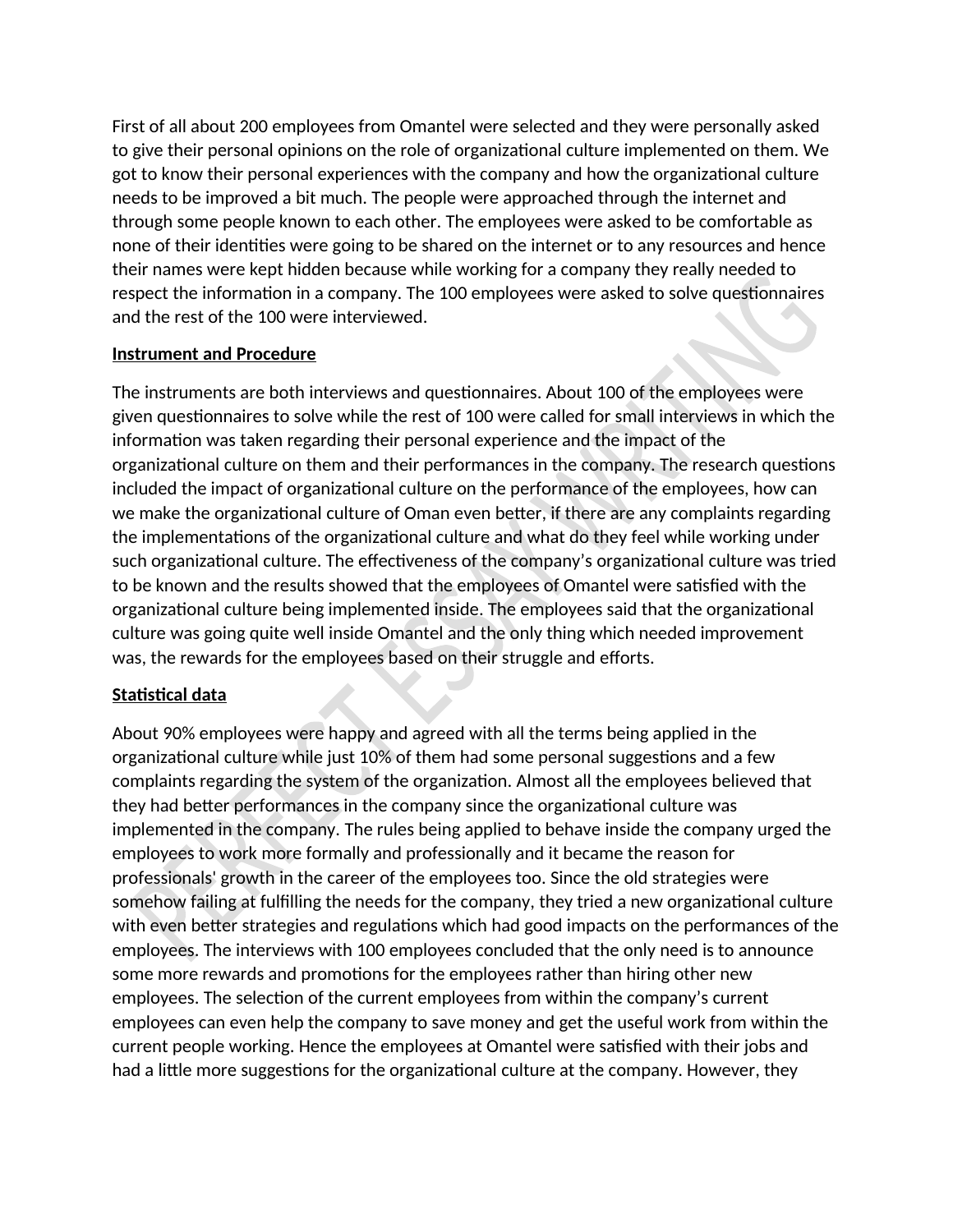witnessed the suitable changes and very effective results in their own performances and professional grooming that they appreciate the whole system and the outcomes derived.

Primary and secondary data collection is done in this research where the primary data was collected in the form of all the questionnaires and interviews which are personally conducted with the employees of Omantel. There was no chance of anything to be false or full of error as the survey was conducted directly with those employees who are part of Omantel and daily experience a specific kind of organizational culture on them. The secondary data in this research is collected through the journal articles, books, researches done in the past few years regarding the organizational culture and a few websites to gather the information. The data collected explained that when a company used a suitable kind of organizational culture within the company, it really shows the effective results in which the participants remain satisfied as nothing about them is exposed for sharing the information and thus the purpose of the research gets fulfilled. The outcomes in this favor come out to be really supportive and the material and methods involved in getting the data effectively help in solving the matters. The function of the research was fulfilled when employees shared their personal experiences.

#### **Ethical Implications**

The ethical implications really matter while conducting a research or the survey because the participants involved in the research do not always want to be exposed and known by the people who read the research. Most of the time the employees feel scared of the authorities and do not want to explain or suggest something. That is why while conducting any research the consent must be mentioned and the point is made sure that no names, or personal information about the employees would be discussed. Same has happened in this research and survey. No personal information is exposed and all the interviews and questionnaires have kept the identity hidden in order to maintain the ethical values.

## **Conclusion**

The employees of Omantel are really satisfied and this is the actual reason behind the success of Omantel. Good organizational culture and best employees related strategies are doing well in the developmental part of Omantel. The surveys conducted among the employees of Omantel explained how organizational culture is changing at Omantel and what strategies are used which are ensuring the progress of the company. Being the best telecommunication company of Oman, Omantel is the best company which is strong because of its organization culture and strategies.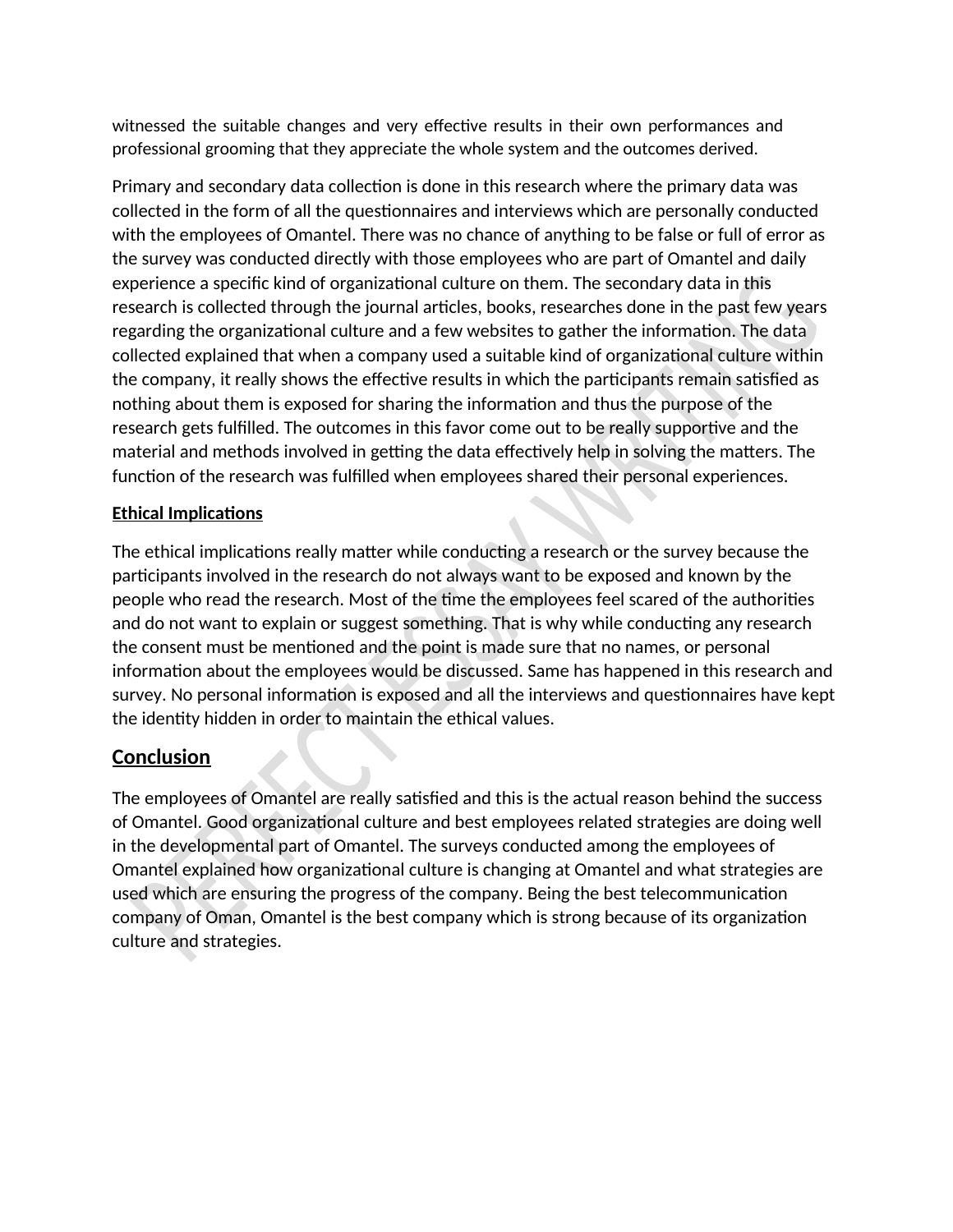## References

Abbas, G. B. S. M., 2018. "The impact of organizational culture on job performance: a study of Saudi Arabian public sector work culture". p. 13.

Alhabri, M. A., 2013. Impact of organizational culture on employee performances. *International Review of Management and Business Research,* 2(11).

ALHARBI MOHAMMAD AWADH ALYAHYA, M. S., 2013. Impact of Organizational Culture on Employee Performance. 2(1), p. 8.

Al-Lamk, Z. S., 2018. The Influence of Culture on the Successful Implementation of ICT Projects in Omani E-government.

Cheng, B. G. L. P. Y.-J., 2018. *Business Harvard Review.* [Online] Available at: https://hbr.org/2018/01/the-culturefactor [Accessed 26 April 2019].

D, F., 2009. The relationship between an organization's culture and its leadership and its impact on employee performance and satisfaction. University of Wisconsin..

FLAMHOLTZ, E., 2001. Corporate Culture and the Bottom Line. *European Management Journal,* 19(3), p. 8.